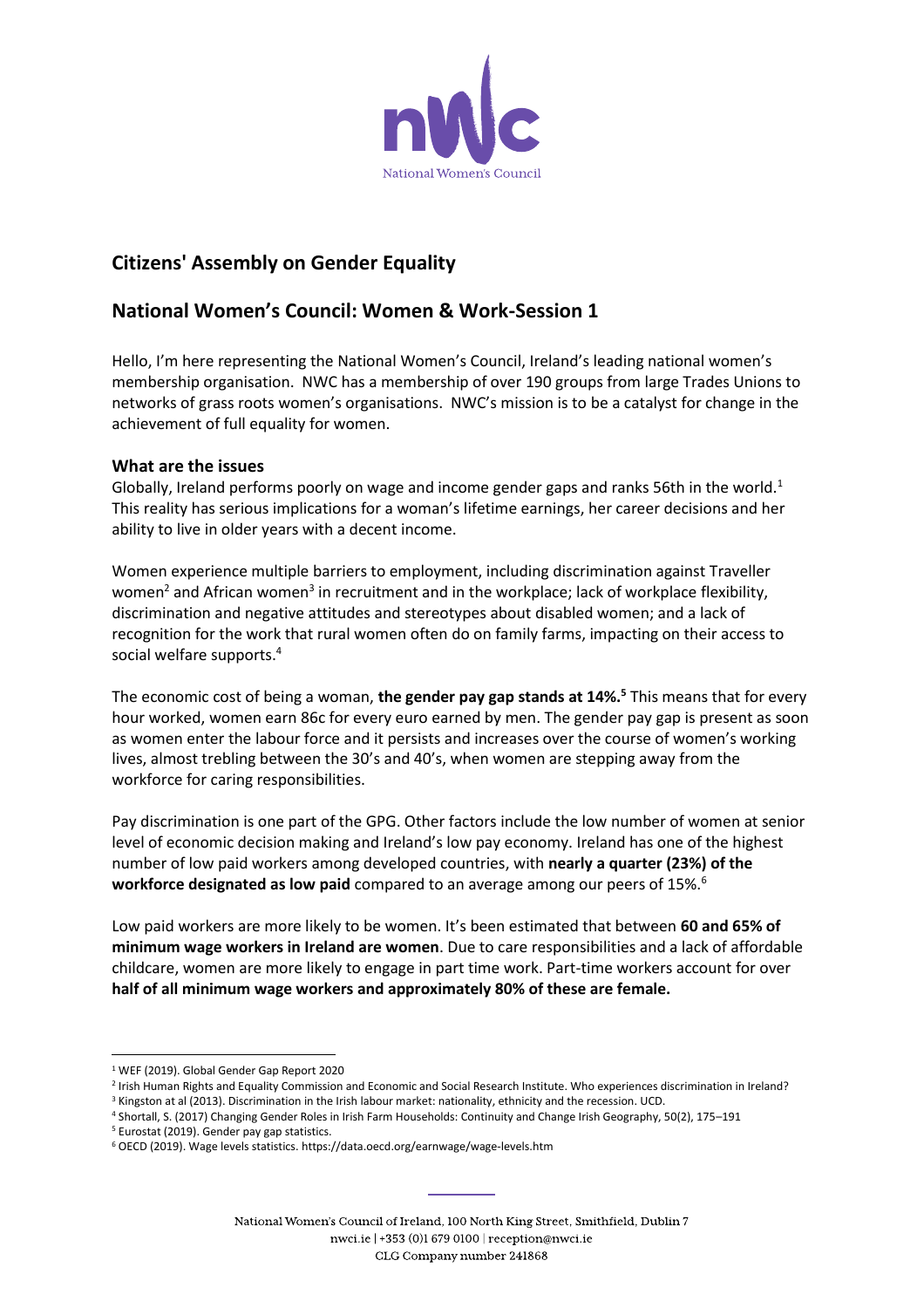

Sectors comprised mainly of women workers - childcare, retail, personal and social care services – work recognised during this pandemic as essential, have the highest concentration of low pay workers and precarious terms of employment. Many of these workers are young women, women of colour or migrant women and are the most vulnerable to precarious working conditions.

**People in work represent 14% of all those in poverty and 20% of working lone parents are living in poverty<sup>7</sup> .** Without social transfers and in-work payments such as Working Family Payment (WFP) many households would not be able to survive. The cost to the state is significant -essentially a subsidy for bad jobs and poor work.

#### **NWC Recommendations for Change**

I know that you are considering care in one of your future sessions so I won't go into detail, but it must be said that the unequal division of care is a key barrier to women's equality in the area of work. Women's care responsibilities and barriers to accessing childcare reduce women's opportunities and choices with regard to work. The best way to address this is through **public, universal, accessible and affordable childcare.** 

NWC recommends the following additional actions which could result in transformational change for women's economic equality and independence:

- **1. Bringing in legislation on the gender pay gap**
- **2. Making the minimum wage a living wage**
- **3. Establishing quotas for corporate boards**
- **4. Supporting collective bargaining**
- **5. Bringing in a four-day week with no loss of pay**

#### **1. Gender pay gap**

The 'unexplained' part of the GPG, pay discrimination was to be addressed by proposed new legislation on wage transparency. The current government must progress this legislation as a matter of priority.

Pay transparency is essential in enabling us to identify if there is a gender pay gap in particular sectors and how it can be addressed. The current lack of transparency and lack of access to genderdisaggregated data are significant barriers to removing pay inequalities between women and men.

#### **NWC ask that you recommend that government bring in legislation on pay transparency as a matter of priority**.

**2. Living wage**

 $\overline{\phantom{a}}$ <sup>7</sup> 21% who were working were living in poverty in 2017, an increase from 9% in 2012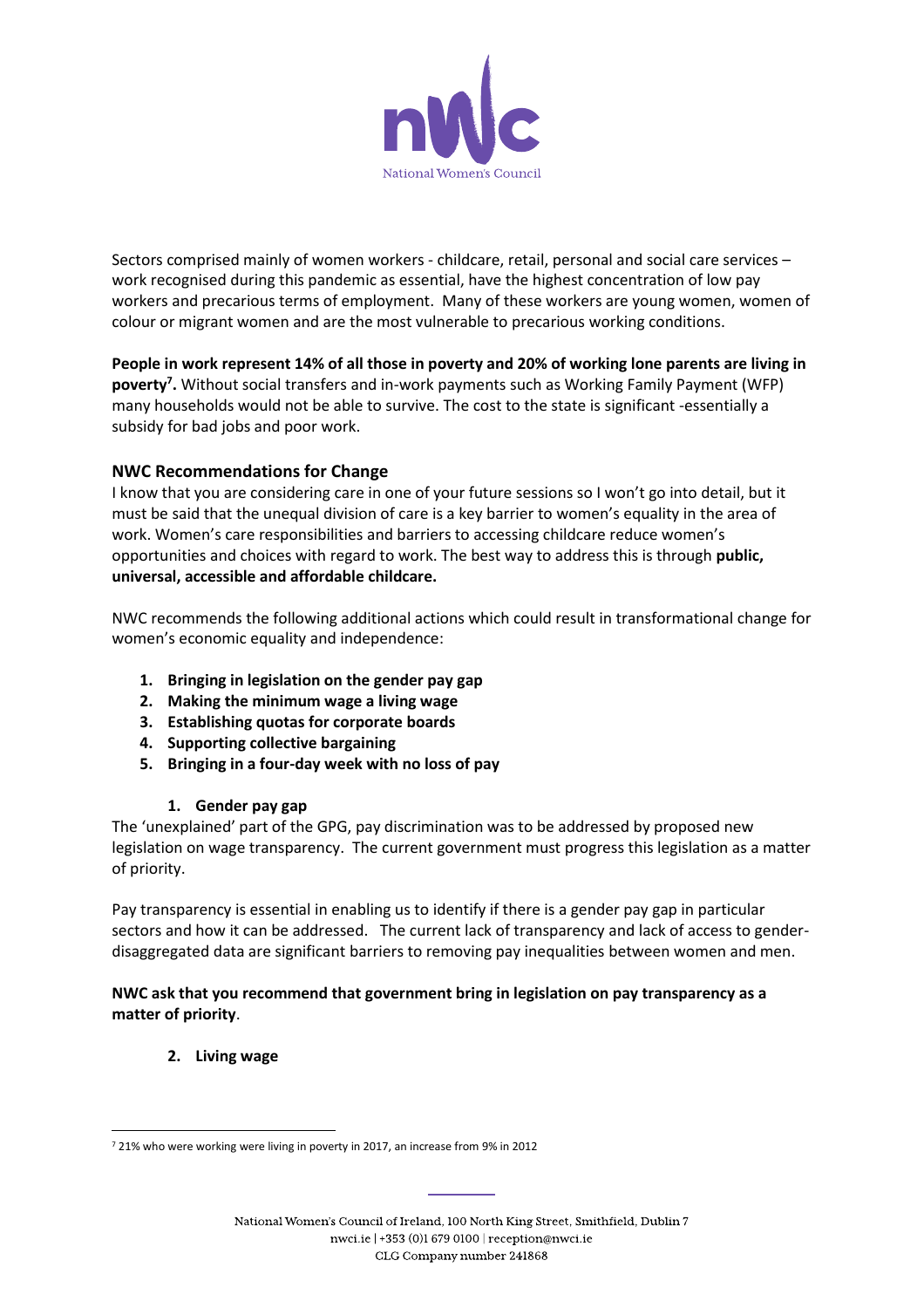

Both the state & business have a role to play in ensuring workers' wages are sufficient to cover the cost of living. By addressing the high cost of essential services like childcare and housing, the cost of living can be reduced. But we must also address low pay.

The Living Wage is calculated to ensure that work provides an income floor which no one should be expected to live below. It is part of an international movement and has been accepted by notable employers, such as Ikea, Aldi and Lidl,

The minimum wage is currently  $\epsilon$ 10.10 per hour $^{\text{s}}$ , and there is a significant gap to the living wage which is €12.30 per hour.

**NWC ask that you recommend to government to increase the minimum wage to the living wage.** 

#### **3. Quotas for corporate boards**

Lower rates of female employment, the concentration of women in lower paid jobs and outside of senior management roles are deeply connected to the lack of gender balance in economic decisionmaking fora. Woman from ethnic minority communities, including Travellers, disabled women and working-class women are all but invisible.

There are targets in place for gender balance on boards, however, these are aspirational. Legislative quotas, on the other hand, are binding. The international evidence is clear that a reliance on targets will not deliver significant progress on gender imbalance on corporate boards, this will require a quota to address the structures, cultures and biases that exclude women.

International research has shown that quotas will open opportunities for women's economic participation and improve the quality and innovation of boards and the profitability of companies.

#### **NWC ask that you recommend a 50% quota for gender balance, with targets for diversity, on all non-state Irish company boards.**

#### **4. Collective bargaining**

Countries with a high coverage of collective bargaining have a reduced gender pay gap and more flexible work options under secure employment conditions. Women having the right to organise to collectively bargain on their wages is the best route to equal pay.

Research has indicated that countries with a high coverage of collective bargaining tend to have shorter working hours for both women and men, more flexible work options under secure employment conditions, better protection for non-standard workers, as well as a reduced gender pay gap.

In Ireland, legislation is necessary as our laws allow employers to not recognise unions in pay

 $\overline{a}$ 

<sup>8</sup> Will be rising to €10.20 in Jan 2021